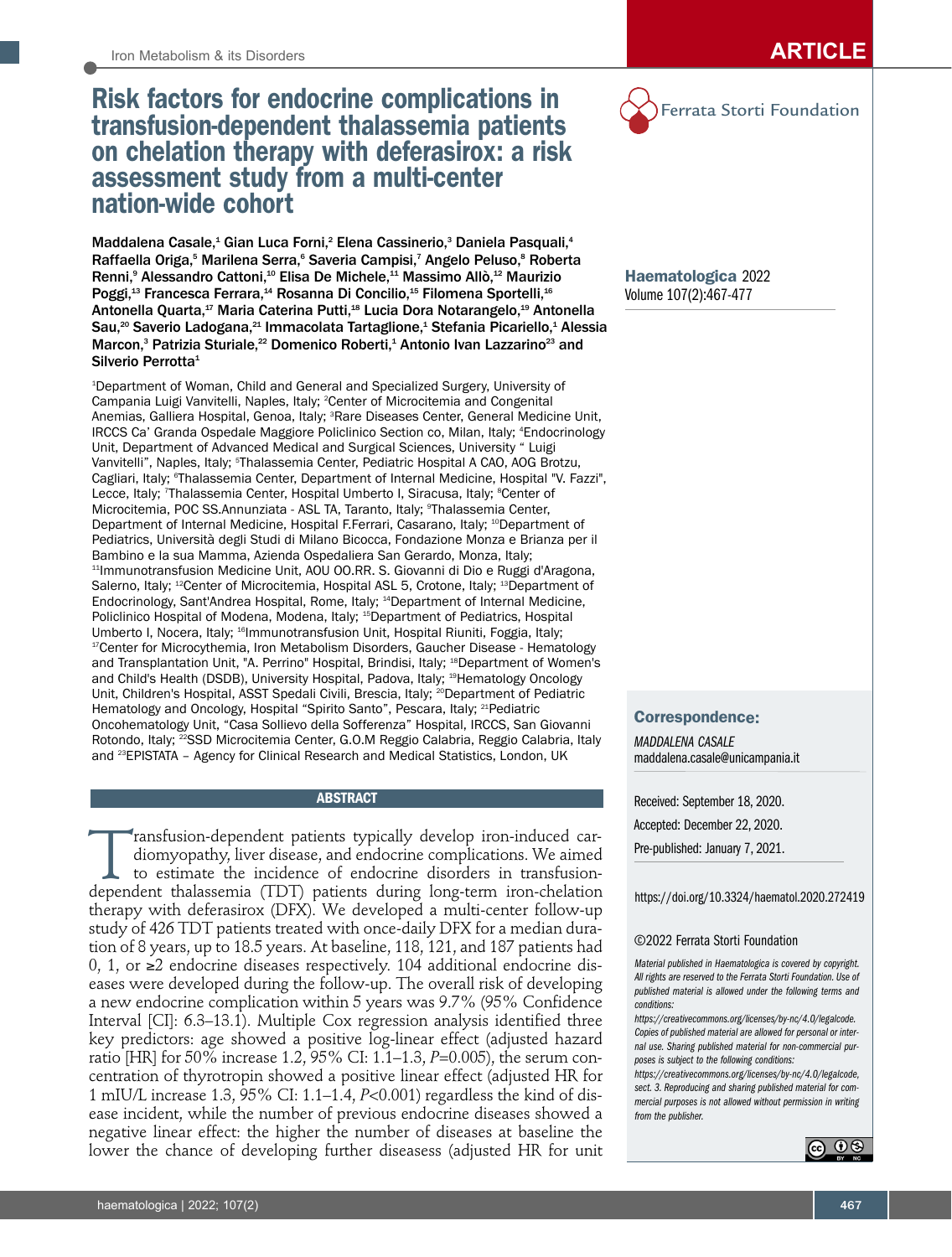increase 0.5, 95% CI: 0.4–0.7, *P*<0.001). Age and thyrotropin had similar effect sizes across the categories of baseline diseases. The administration of levothyroxine as a covariate did not change the estimates. Although in DFX-treated TDT patients the risk of developing an endocrine complication is generally lower than the previously reported risk, there is considerable risk variation and the burden of these complications remains high. We developed a simple risk score chart enabling clinicians to estimate their patients' risk. Future research will look at increasing the amount of variation explained from our model and testing further clinical and laboratory predictors, including the assessment of direct endocrine magnetic resonance imaging.

# Introduction

Transfusion-induced iron overload in thalassemia patients typically results in iron-induced cardiomyopathy, liver disease, and endocrine complications. However, those three phenomena have been studied to different extents.

In transfusion-dependent thalassemia (TDT) patients, mortality due to cardiovascular and hepatic complications has markedly declined during the last decades.<sup>1-3</sup> The development of magnetic resonance imaging techniques (MRI), specifically designed to quantify myocardial and hepatic iron concentration, measuring heart T2\* and liver iron concentration (LIC), has enabled the design of clinical trials evaluating the efficacy of iron chelators in targeting specific iron overload.4 Moreover, new anti-hepatitis C drugs have remarkably reduced the complications linked to hepatitis C infection, which used to dramatically deteriorate liver iron overload.5

However, in spite of the outstanding advances in the care of cardiovascular and hepatic complications due to blood transfusions, the management of endocrine complications has been left behind and, nowadays, they are the most frequent and the most resource-draining complications in TDT patients.3 In addition, serological testing fails to identify high-risk groups and, once occurred, these complications are often irreversible. While MRI imaging of endocrine glands is promising in detecting preclinical disease, it has not reached the level of validation required for routine clinical use.6

The once-daily oral iron chelator deferasirox (DFX) was shown to be effective in chelating iron from the heart and the liver, with preservation of the heart function, $7-9$  and with reversal of the hepatic fibrosis.10 While the effective control of heart and liver siderosis remains the primary goal in the management of TDT patients, observational data suggest that iron loading in endocrine organs may precede myocardial involvement and there is now substantial evidence on the role of iron overload in endocrine morbidity.11–14 While there have been small studies on endocrine disorders in TDT patients during chelation therapy with DFX,15,16 the data are still scarce, even though DFX is nowadays the most prescribed drug for iron chelation in TDT patients.<sup>17</sup>

The aim of this study was to assess the incidence of endocrine diseases including hypothyroidism, hypothyroidism, hypoparathyroidism, glucose metabolisms disorders, hypogonadism, and metabolic bone disease in patients suffering from TDT who are on treatment with the drug DFX.

#### Methods

In this multi-center study, TDT patients from 21 hospitals located in 21 cities and 19 regions of Italy were assessed for eligibility to be recruited in the cohort.

We considered the following endocrine conditions:

1. Hypothyroidism (overt: thyrotropin [TSH] >10 mU/mL and low free thyroxine [FT4]; subclinical: TSH 5-10 µU/mL and normal FT4).

2. Hypoparathyroidism (low parathyroid hormone [PTH] and calcium and high phosphorus).

3. Hypogonadism (hypogonadotropic hypogonadism, in adult female: amenorrhea, low estradiol levels and low or normal luteinizing hormone and follicle stimulating hormone [LH/FSH] levels; in adult male: low testosterone levels, clinical signs or symptoms consistent with hypogonadism and low/normal LH/FSH. Testosterone reference ranges vary according to patients' age at the time of biochemical assessment. In general, they were regarded as normal if >3.5 ng/mL and unequivocally pathological <2.3 ng/mL. Additional data [clinical features, free testosterone] were taken into account for values between 2.3 and 3.5 ng/mL. Hypergonadotropic hypogonadism, in adult female: amenorrhea and raised FSH [>30 U/L] with undetectable estradiol; in adult male: raised gonadotropins with low total testosterone and clinical signs consistent with hypogonadism).

4. Pubertal disturbances (delayed puberty: lack of breast budding [Tanner stage 2] in girls by the age of 13 and testicular volume <4 mL in boys by the of 14; arrested puberty: lack of pubertal progression over a year or more).

5. Disorders of glucose metabolism (diabetes: fasting plasma glucose ≥126 mg/dL or 2-hour plasma glucose [2-h PG] value during a 75-g oral glucose tolerance test [OGTT] >200 mg/dL; impaired fasting glucose [IFG]: fasting glucose between 100 and 125 mg/dL; impaired glucose tolerance: 2-h PG during 75-g OGTT levels between 140 and 199 mg/dL).

6. Bone metabolism disorder (BMD) (osteoporosis: bone mineral density T score ≤-2.5 and Z score value ≤-2; osteopenia: T score value 1.01/-2.5 and Z score value 1.01/-2. In childhood, osteoporosis was defined by either the association of at least two pathological fractures by the age of 10 years/ three by the age of 19 and Z score ≤-2 or by the finding of at least one vertebral crush, in the absence of high-energy trauma or local disease, irrespectively of the BMD recorded; low bone mineral density was defined as the finding of BMD Z score  $\leq$ -2, in the absence of the above-mentioned additional criteria for osteoporosis).

According to standardized protocols,<sup>18</sup> laboratory tests for detection of endocrine disorders were performed every year in patients with no endocrine complications and more frequently (every 3-6 months) in patients with endocrine disorders, as per consolidated clinical practice and according to the endocrinologists' prescription. Routine laboratory tests, such as glycemia and serum electrolytes, were assessed every 1-3 months in occasion of pre-transfusion cross-match testing. Weight, height and Tanner stage were assessed every 6 months in patients <18 years of age.

The study protocol was approved by Ethical Committees and Institutional Review Boards of all the participating centers and was conducted in accordance with the Declaration of Helsinki and ICH guidelines for good clinical practice. All patients provided written informed consent.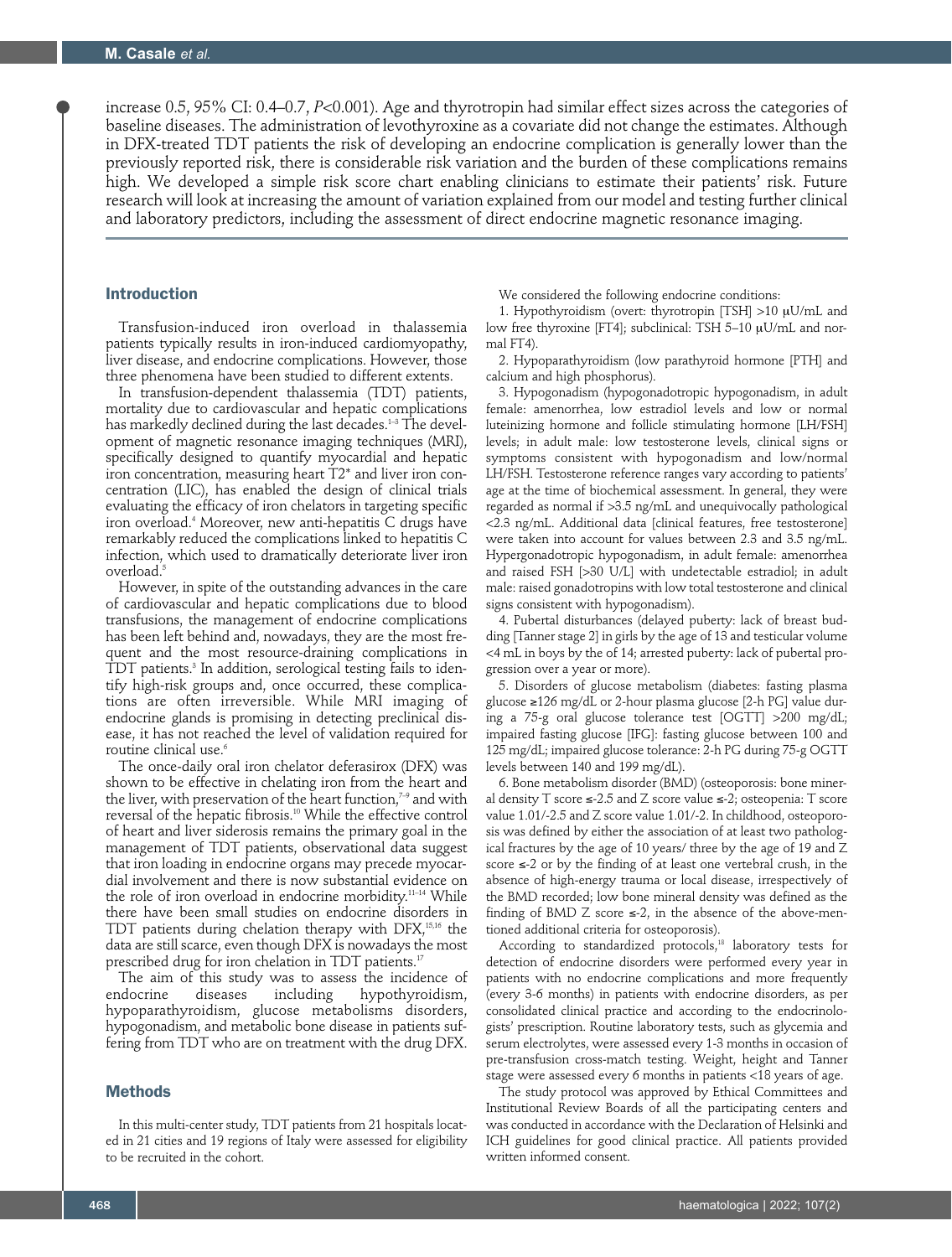|  |  |  |  |  |  |  |  | Table 1. Cross-tabulation of number of conditions at baseline and number of conditions occurred during the follow-up. |  |
|--|--|--|--|--|--|--|--|-----------------------------------------------------------------------------------------------------------------------|--|
|--|--|--|--|--|--|--|--|-----------------------------------------------------------------------------------------------------------------------|--|

| N. of endocrine diseases<br>at baseline |                            | <b>Total</b>          |                      |               |                         |
|-----------------------------------------|----------------------------|-----------------------|----------------------|---------------|-------------------------|
|                                         |                            |                       | during follow-up     | 3             |                         |
| $\boldsymbol{0}$                        | $75(63.6\%)$               | 32(27.1%)             | 10(8.5%)             | $1(0.9\%)$    | 118 (100%)              |
|                                         | (23.3%)                    | $(36.4\%)$            | (66.7%)              | $(100.0\%)$   | (27.7%)                 |
| $\mathbf{1}$                            | 87(71.9%)                  | $30(24.8\%)$          | $4(3.3\%)$           | $0(0.0\%)$    | 121 (100%)              |
|                                         | $(27.0\%)$                 | $(34.1\%)$            | (26.7%)              | $(0.0\%)$     | $(28.4\%)$              |
| $\overline{2}$                          | 86(80.4%)                  | $21(19.6\%)$          | $0(0.0\%)$           | $0(0.0\%)$    | 107 (100%)              |
|                                         | (26.7%)                    | $(23.9\%)$            | $(0.0\%)$            | $(0.0\%)$     | $(25.1\%)$              |
| 3                                       | 59(90.8%)<br>(18.3%)       | 5(7.7%)<br>(5.7%)     | $1(1.5\%)$<br>(6.7%) | n/a           | 65 (100%)<br>$(15.3\%)$ |
| 4                                       | $15(100.0\%)$<br>$(4.7\%)$ | $\theta$<br>$(0.0\%)$ | n/a                  | n/a<br>(3.5%) | 15 (100%)               |
| Total                                   | 322 (75.6%)                | 88(20.7%)             | 15(3.5%)             | $1(0.2\%)$    | 426 (100%)              |
|                                         | $(100\%)$                  | $(100\%)$             | (100%)               | $(100\%)$     | $(100\%)$               |

Values represent the total number of patients in each category, with row and column percentages in parentheses.

A detailed description of all methods used is available in the *Online Supplementary Appendix.*

#### **Statistical analysis**

Data were cleaned before the analysis: we checked all variables for missing, illogical or implausible values, also through crosschecks with related variables (e.g., chronologic orders). Continuous variables were checked for abnormal distributions and outliers. We used Cox-regression to fit survival analyses with follow-up days as the underlying time variable. Survival time was measured as the number of days passed from the beginning of the treatment regimen with the drug DFX to the first of either the diagnosis of the first new endocrine disease, side effect due to DFX leading to therapy suspension, death, or censoring. We centered the covariates before interaction analyses. We adopted two strategies for the development of the multiple models: we either started with the covariates having higher biological plausibility of effect or with those with a lower *P*-value from at the bivariate stage. The two approaches reached the same final model. The assumption of proportional hazards was checked by using the Schoenfeld residuals test. We computed the proportion of variation explained by the models (adjusted  $\mathsf{R}^2$ ) using the Royston method with bootstrap confidence intervals (5,000 replications).<sup>19</sup> We derived the predicted probabilities of developing a new endocrine disease within 5 years and 1 year by using the margins command in Stata v.14. Two patients were excluded from the analysis as they already had all possible five endocrine diseases at baseline.

#### Results

Out of 426 patients enrolled, accounting for 3,517 person per years, 104 participants developed at least one new endocrine disease after a mean and median followup time of 8 years (range, 1 month–18.5 years). The mean iron intake at baseline was 0.28+/-0.08 mg/kg/day (range, 0.14–0.49 mg/kg/day) and at the end of study was 0.26+/- 0.12 mg/kg/day (range, 0.16–0.50 mg/kg/day). The mean hemoglobin level was 9.8+/-0.68 g/dL (range, 9.4–10.6 g/dL) indicating the majority of patients had good control of their chronic anemia.

No deaths were recorded. Overall, 18 (4%) patients experienced adverse events (AE) that determined temporary or permanent DFX discontinuation. The most frequent AE were related to gastrointestinal intolerance (epigastralgia, heartburn, abdominal pain; n=8) and increased transaminases (n=8). Increased in serum creatinine (n=1) and Lichen planus (n=1) were reported as other AE which caused DFX interruption. In nine (2%) cases DFX was discontinued because of treatment failure, reported as increase in serum ferritin (n=6), cardiac  $T2^*$  (n=2), LIC (n=1). In one case treatment failure was reported along with gastrointestinal intolerance.

Table 1 shows a cross-tabulation between the number of endocrine diseases at baseline and the number of new endocrine diseases that occurred during the follow-up. The 75.6% of the total sample (322 of 426) did not develop any new endocrine disease during the follow-up (95% Confidence Interval [CI]: 71.2–79.6). Out of the 104 (24.4%) with newly diagnosed endocrinopathies, 84.6% developed only one endocrine disease (95% CI: 76.2– 90.9). Out of 118 patients with no endocrine diseases at baseline, 43 (36.4%) developed at least one endocrine disease during the follow-up (95% CI: 27.8–45.8). Out of 121 patients having one endocrine disease at baseline already, 34 (28.1%) developed at least one additional endocrine disease during the follow-up (95% CI: 20.3– 37.0).

Among the 118 patients with no endocrine diseases at baseline, BMT disorders occurred the most (17.8% [95% CI:11.4–25.9]), followed by hypogonadism (12.7% [95% CI=7.3–20.1]). Those two conditions were also the most prevalent ones in patients with one disease at a baseline (80.2% [95% CI: 71.9–86.9] and 11.6% [95% CI: 6.5– 18.7] respectively) and were those that most likely occurred as additional diseases during the follow-up.

Figure 1 shows the overall crude risks for all 104 first incidents, by incident type and age group. It appears that most of the new incidents occurred after the age of 20 years, with a new spike between 35 and 45 years. As for pediatric patients, the increase seems to start after the age of 12 years. No cases of insulin-dependent diabetes were reported in patients with no endocrine disorders at baseline (Figure 2). Kaplan-Meier survival probability curves with age as the underlying time variable are reported in the *Online Supplementary Appendix*.

Tables 2A and 2B show a description of the sample by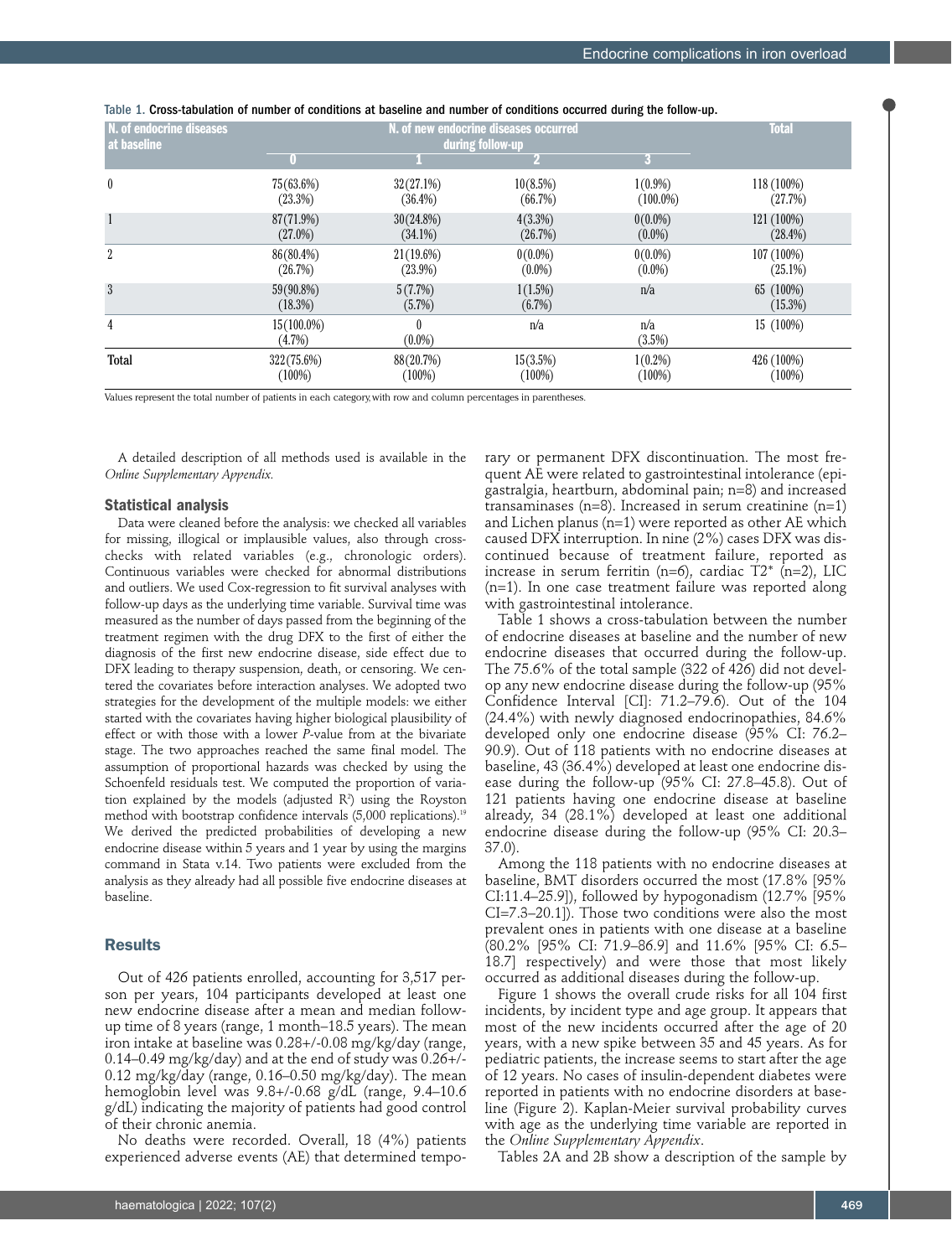prevalent endocrine diseases at baseline and by incident endocrine diseases during the follow-up. Age, TSH, and low BMD were associated with both prevalent and incident disorders. Among the markers of iron overload, ferritin and T2\* were associated with prevalent but not with incident disorders, whereas LIC was not associated with any of them. During the follow-up, iron overload test results either decreased by a small extent or remained stable over time, while the standard deviation of those differences was more than three times their means. The number of prevalent endocrine disorders was inversely associated with the incidence of a new disorder. Only 11 patients (2.6%) had a side-effect related to DFX administration (gastrointestinal disorder).

Tables 3A and 3B show the results from the multiple Cox regression models. In both models, the adjusted hazard rate of developing a new endocrine disorder decreased by about 50% for each prevalent endocrine disease at baseline (*P*<0.001) and increased by about 25% for each mIU/L of TSH at baseline (*P*<0.001). The two models differ in the way in which the variable age was treated. In model 3A age was treated as a log-linear variable whereas in model 3B age was treated as a linear variable, but in that case, also a binary indicator was included for pediatric/adult patient and an interaction term between age and the indicator as well. The latter model showed a higher adjusted  $\mathbb{R}^2$  (0.25 *vs*. 0.22) although that difference was not significant (95% CI: 0.19–0.42 *vs*. 95%







Figure 2. Crude risks for all 43 first incidents in patients with no endocrinopathies at base-line (n=118), by incident type and age group.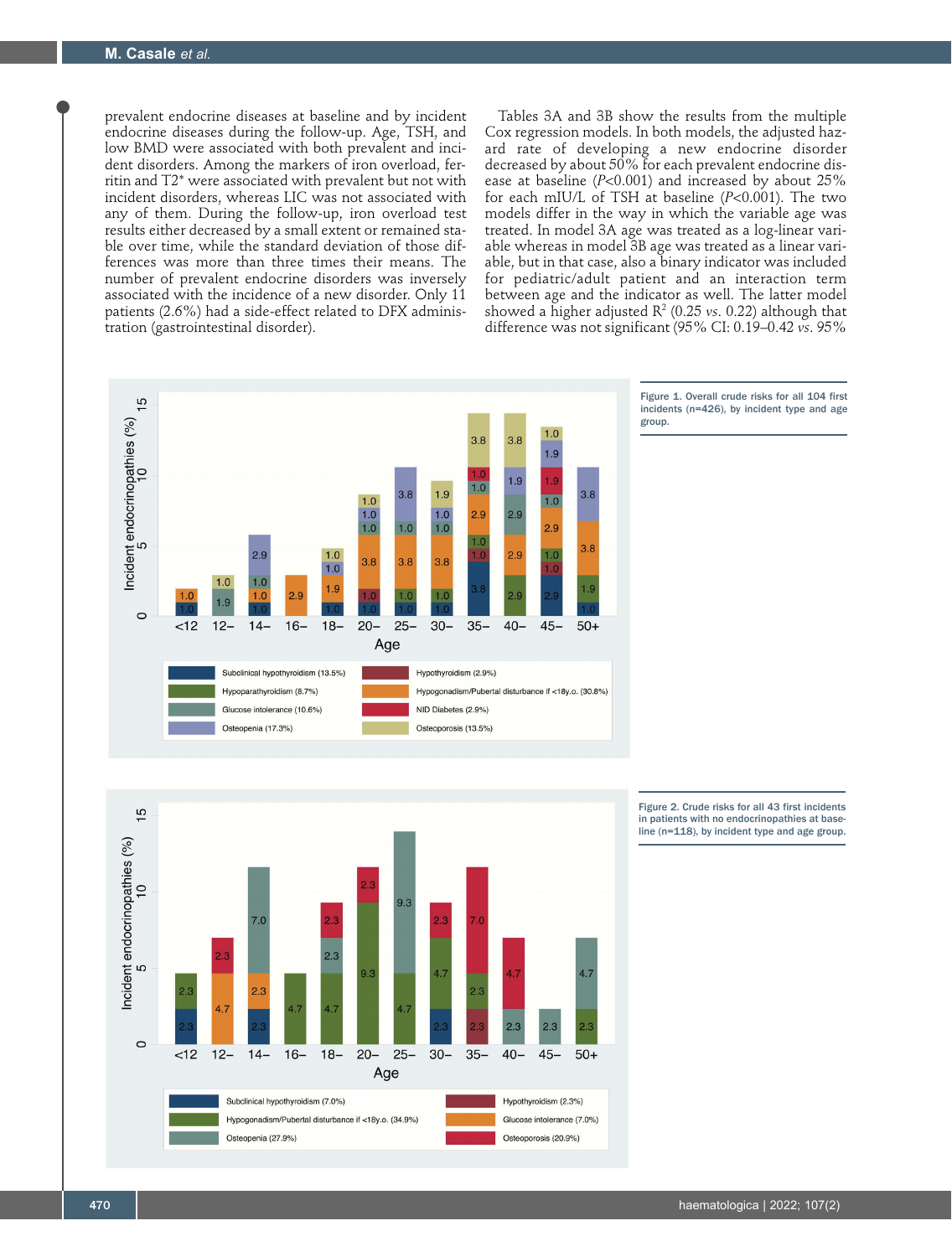Table 2A. Sample description stratified by number of endocrine diseases at baseline.

| <b>Factors and categories*</b>        |                          | <b>Number of endocrine diseases at baseline</b> | <b>P-value</b>          |          |
|---------------------------------------|--------------------------|-------------------------------------------------|-------------------------|----------|
|                                       | 0<br>$N = 118$           | $N = 121$                                       | $2+$<br>$N = 187$       |          |
| Age (years)                           | $9.1(5.4-23.2)$          | 28.9 (18.6-36.7)                                | 34.7 (29.6-39.7)        | < 0.001  |
| Pediatric patient (<16 years)         | 68.6% (81/118)           | 17.4% (21/121)                                  | 3.7% (7/187)            | < 0.001  |
| Age if child $(n=109)$                | 6.9(3.7)                 | 10.9(3.5)                                       | 10.9(3.9)               | < 0.001  |
| Age if adult $(n=317)$                | 31.3(11.9)               | 32.0(10.5)                                      | 35.6(7.3)               | 0.001    |
| Sex male                              | 50.8% (60/118)           | 49.6% (60/121)                                  | 38.5% (72/187)          | 0.054    |
| Splenectomised                        | 23.7% (28/118)           | 47.9% (58/121)                                  | 75.4% (141/187)         | < 0.001  |
| Used drugs other than DFX in the past | 27.1% (32/118)           | 18.2% (22/121)                                  | 36.4% (68/187)          | 0.002    |
| Heart disease                         | $4.4\%$ (5/114)          | 7.8% (9/116)                                    | 19.5% (34/174)          | < 0.001  |
| Thyroid disorder                      | $0.0\%$ (0/118)          | 6.6% (8/121)                                    | 35.8% (67/187)          |          |
| Parathyroid disorder                  | $0.0\%$ $(0/118)$        | $1.7\% (2/121)$                                 | 7.0% (13/187)           |          |
| Gonadal disorder                      | $0.0\%$ (0/118)          | 11.6% (14/121)                                  | 88.2% (165/187)         |          |
| Glucose metabolism disorder           | $0.0\%$ $(0/118)$        | $0.0\%$ $(0/121)$                               | 26.7% (50/187)          |          |
| <b>BMD</b>                            | $0.0\%$ (0/118)          | 80.2% (97/121)                                  | 93.0% (174/187)         |          |
| Ferritin (ng/mL)                      | 1342.1 $(\times/2.0)$    | 937.2 $(\times/2.3)$                            | 844.9 $(\times/2.2)$    | < 0.001  |
| Ferritin $>2,000$ (ng/mL)             | 28.4% (29/102)           | 18.3% (21/115)                                  | 15.0% (26/173)          | 0.023    |
| LIC (mg Fe/g dry weight)              | 4.9 $(\times/2.4)$       | $4.0 \; (\times/2.4)$                           | $3.9 \; (\times / 2.2)$ | 0.18     |
| LIC                                   |                          |                                                 |                         | 0.34     |
| $<3\,$                                | 28.6% (20/70)            | 43.2% (41/95)                                   | 37.4% (55/147)          |          |
| $3-$                                  | 38.6% (27/70)            | 27.4% (26/95)                                   | 38.1% (56/147)          |          |
| $7-$                                  | 22.9% (16/70)            | 22.1% (21/95)                                   | 19.7% (29/147)          |          |
| $15+$                                 | 10.0% (7/70)             | $7.4\%$ $(7/95)$                                | $4.8\%$ (7/147)         |          |
| Heart $T2^*$ (msec)                   | 36.0(11.3)               | 35.7(9.4)                                       | 30.5(12.0)              | < 0.001  |
| EF (%)                                | 64.0(6.6)                | 62.9(5.8)                                       | 64.4 (6.8)              | 0.33     |
| TSH (mIU/L)                           | $2.5 \; (\times 1.5)$    | $2.1 \times (1.6)$                              | 2.1 (x/2.1)             | 0.061    |
| On levotyroxine                       | $0.0\%$ (0/104)          | 5.2% (6/115)                                    | 27.8% (49/176)          | < 0.001  |
| FT4 (pmol/L)                          | 14.8(3.3)                | 14.2(2.9)                                       | 14.5(4.6)               | 0.54     |
| TSH index                             | 2.8(0.7)                 | 2.6(0.7)                                        | 2.7(0.9)                | 0.39     |
| PTH (pg/mL)                           | $25.0 \; (\times / 1.6)$ | $27.3 \ (\times / 1.8)$                         | $21.9 \ (\times 2.3)$   | 0.19     |
| Glycemia (mg/dL)                      | $84.5 \; (\times / 1.1)$ | 84.2 $(\times/1.1)$                             | $95.1 \times (1.3)$     | < 0.001  |
| Calcium (mg/dL)                       | $9.4(9.1-9.7)$           | $9.3(8.9-9.6)$                                  | $9.3(9.0-9.7)$          | 0.25     |
| Phosphorus (mg/dL)                    | $4.3(3.5-5.0)$           | $4.1(3.5-4.7)$                                  | $4.0(3.4-4.5)$          | 0.17     |
| BMD femur (g/cm <sup>2</sup> )        | $0.9(0.8-1.0)$           | $0.7(0.6-0.9)$                                  | $0.7(0.6-0.8)$          | < 0.001  |
| BMD femur (z score)                   | $-0.4(1.5)$              | $-1.5(1.1)$                                     | $-2.0(1.0)$             | < 0.001  |
| BMD femur (t score)                   | $-0.5(1.5)$              | $-1.6(0.9)$                                     | $-2.1(1.0)$             | < 0.001  |
| BMD L1-L4 $(g/cm^2)$                  | $1.0(0.9-1.1)$           | $0.8(0.7-0.9)$                                  | $0.8(0.7-0.9)$          | < 0.001  |
| BMD L1-L4 (z score)                   | $-0.8$ $(-1.4-0.3)$      | $-2.1$ $(-2.9 - 1.3)$                           | $-2.5$ $(-3.2 - 1.9)$   | < 0.001  |
| BMD L1-L4 (t score)                   | $-0.8$ $(-1.4-0.3)$      | $-2.2$ $(-3.0 - 1.3)$                           | $-2.8$ $(-3.4-2.0)$     | < 0.001  |
| New endocrine disease occurred        | 36.4% (43/118)           | 28.1% (34/121)                                  | 14.4% (27/187)          | < 0.001  |
| Thyroid disorder occurred             | 5.1% (6/118)             | 8.8% (10/113)                                   | 5.0% (6/120)            | $0.39\,$ |
| Parathyroid disorder occurred         | $0.8\%$ (1/118)          | $1.7\%$ $(2/119)$                               | 4.0% (7/174)            | 0.18     |
| Gonadal disorder occurred             | 12.7% (15/118)           | 12.1% (13/107)                                  | 18.2% (4/22)            | 0.74     |
| Glucose metabolism disorder occurred  | $3.4\%$ (4/118)          | $2.5\%$ (3/121)                                 | 5.8% (8/137)            | 0.36     |
| <b>BMD</b>                            | 24.6% (29/118)           | 41.7% (10/24)                                   | 23.1% (3/13)            | 0.22     |
| Side effect occurred                  | $0.8\%$ (1/118)          | $4.1\%$ (5/121)                                 | 2.7% (5/187)            | 0.28     |
| $\Delta$ Ferritin <sup>†</sup>        | $-476.6(1519.6)$         | $-310.8$ (1419.9)                               | $-430.6(1103.1)$        | 0.62     |
| $\Delta$ LIC†                         | $-1.4(5.2)$              | $-1.6(6.6)$                                     | $-1.8(6.6)$             | 0.93     |
| $\Delta$ T2**                         | 0.7(13.8)                | 1.9(11.5)                                       | 5.9(12.8)               | 0.008    |

*continued on following page*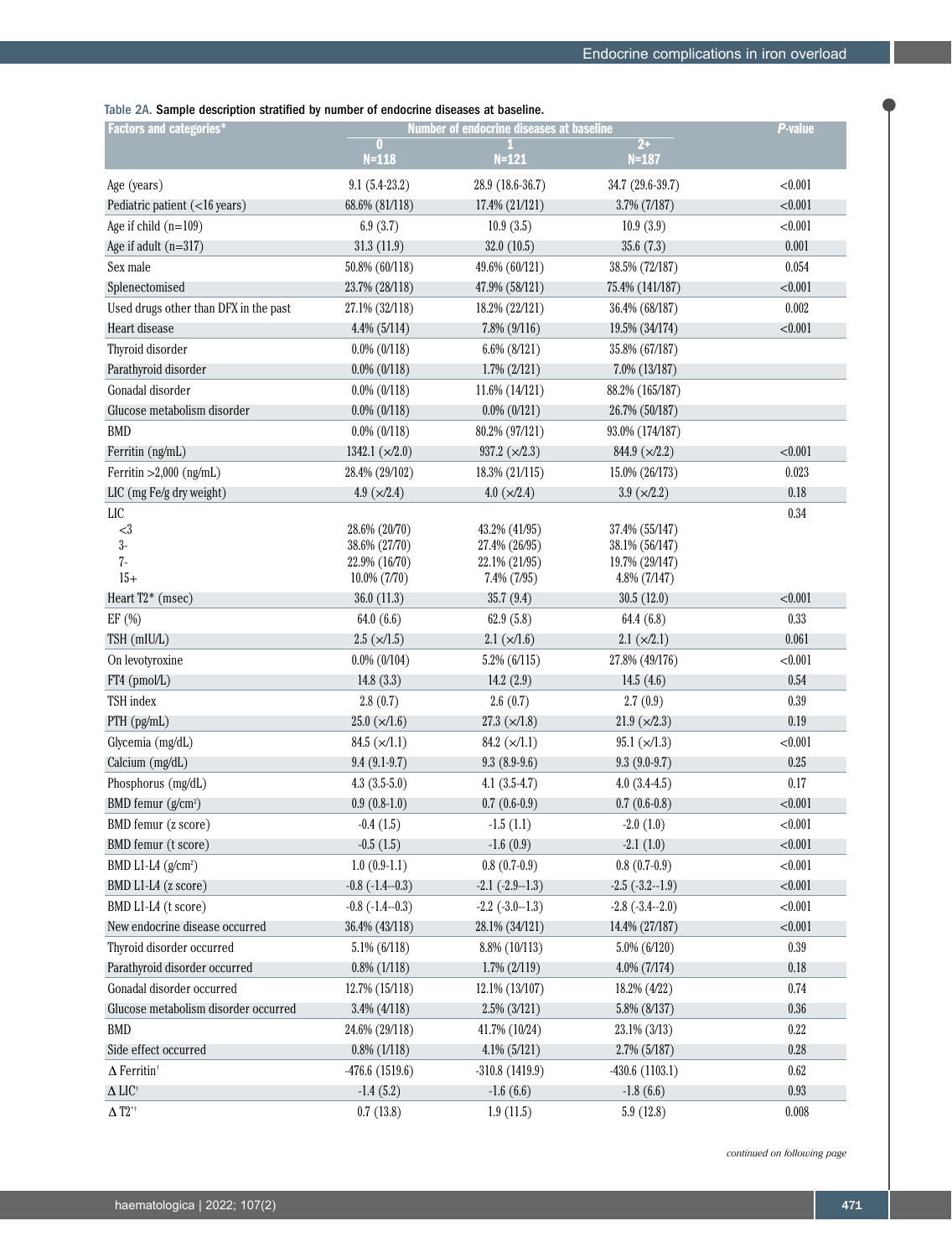*continued from previous page*

| $\Delta$ TSH <sup>+</sup>                            | $-0.1(1.4)$ | 0.1(1.5) | 0.5(5.1) | 0.41  |
|------------------------------------------------------|-------------|----------|----------|-------|
| $\Delta$ TSH index <sup>†</sup>                      | $-0.0(0.8)$ | 0.0(0.8) | 0.2(0.9) | 0.092 |
| $\Delta$ BMD femur $(g/cm^2)^+$                      | $-0.0(0.1)$ | 0.0(0.3) | 0.0(0.2) | 0.74  |
| $\Delta$ BMD L1-L4 (g/cm <sup>2</sup> ) <sup>†</sup> | $-0.2(0.7)$ | 0.0(0.1) | 0.0(0.2) | 0.007 |

For normally-distributed variables, data are presented as mean (standard deviation [SD]) with *P*-value from ANOVA. For log-normal variables, data are presented as geometric mean (x/geometric SD) with *P*-value from ANOVA on logged values. For continuous variables with other types of distributions, data are presented as median (interquartile range [IQR]) with *P*-value from Kruskal-Wallis test. For categorical variables, data are presented as % (n/total) with *P*-value from Pearson's chi-squared test. \*Measured at baseline, unless otherwise specified. Intra-individual difference between measures taken at the end and at the beginning of the follow-up. DFX: deferasirox ; BMD: bone metabolism disorder; LIC: liver iron concentration; EF: ejection fractions; FT4: free thyroxine; TSH: thyrotropin; PTH: parathyroid hormone.

#### Table 2B. Sample description stratified by categories of outcome measure.

| <b>Factors and categories*</b>                                                   |                                                                     | <b>New incident</b>                                                 |         |  |  |
|----------------------------------------------------------------------------------|---------------------------------------------------------------------|---------------------------------------------------------------------|---------|--|--|
|                                                                                  | No<br>$N = 322$                                                     | Yes<br>$N = 104$                                                    |         |  |  |
| Age (years)                                                                      | $30.5(18.2 - 38.3)$                                                 | 27.0 (11.8-35.4)                                                    | 0.029   |  |  |
| Pediatric patient (<16 years)                                                    | 23.3% (75/322)                                                      | 32.7% (34/104)                                                      | 0.056   |  |  |
| Age if child $(n=109)$                                                           | 7.5(4.0)                                                            | 8.9(3.7)                                                            | 0.082   |  |  |
| Age if adult $(n=317)$                                                           | 34.2(8.6)                                                           | 33.2(11.1)                                                          | 0.42    |  |  |
| Sex male                                                                         | 43.2% (139/322)                                                     | 51.0% (53/104)                                                      | 0.16    |  |  |
| Splenectomised                                                                   | 54.7% (176/322)                                                     | 49.0% (51/104)                                                      | 0.32    |  |  |
| Used drugs other than DFX in the past                                            | 28.9% (93/322)                                                      | 27.9% (29/104)                                                      | 0.84    |  |  |
| Heart disease                                                                    | 10.7% (33/309)                                                      | 15.8% (15/95)                                                       | 0.18    |  |  |
| Thyroid disorder                                                                 | 19.9% (64/322)                                                      | 10.6% (11/104)                                                      | 0.030   |  |  |
| Parathyroid disorder                                                             | 3.1% (10/322)                                                       | 4.8% (5/104)                                                        | 0.41    |  |  |
| Gonadal disorder                                                                 | 46.3% (149/322)                                                     | 28.8% (30/104)                                                      | 0.002   |  |  |
| Glucose metabolism disorder                                                      | 14.0% (45/322)                                                      | 4.8% (5/104)                                                        | 0.012   |  |  |
| Bone metabolism disorder                                                         | 70.8% (228/322)                                                     | 41.3% (43/104)                                                      | < 0.001 |  |  |
| N. of endocrine diseases at baseline<br>$\boldsymbol{0}$<br>$\mathbf{1}$<br>$2+$ | 23.3% (75/322)<br>27.0% (87/322)<br>49.7% (160/322)                 | 41.3% (43/104)<br>32.7% (34/104)<br>26.0% (27/104)                  | < 0.001 |  |  |
| Ferritin (ng/mL)                                                                 | 979.3 $(\times/2.2)$                                                | 995.8 $(\times/2.4)$                                                | 0.86    |  |  |
| Ferritin $>2,000$ (ng/mL)                                                        | 18.5% (55/297)                                                      | 22.6% (21/93)                                                       | 0.39    |  |  |
| LIC (mg Fe/g dry weight)                                                         | 4.1 $(x/2.4)$                                                       | 4.2 $(x/2.1)$                                                       | 0.85    |  |  |
| <b>LIC</b>                                                                       |                                                                     |                                                                     | 0.51    |  |  |
| <3<br>$3-$<br>$7-$<br>$15+$                                                      | 37.3% (90/241)<br>33.2% (80/241)<br>22.8% (55/241)<br>6.6% (16/241) | 36.6% (26/71)<br>40.8% (29/71)<br>15.5% (11/71)<br>$7.0\%$ $(5/71)$ |         |  |  |
| Heart T <sub>2</sub> * (msec)                                                    | 32.9(10.7)                                                          | 34.1 (13.5)                                                         | 0.46    |  |  |
| EF(%)                                                                            | 64.0(6.0)                                                           | 63.2(7.9)                                                           | 0.41    |  |  |
| TSH (mIU/L)                                                                      | $2.1 \times (1.9)$                                                  | $2.5 \; (\times / 1.6)$                                             | 0.019   |  |  |
| On levotyroxine                                                                  | 15.8% (47/298)                                                      | 8.2% (8/97)                                                         | 0.063   |  |  |
| FT4 (pmol/L)                                                                     | 14.5 $(4.0)$                                                        | 14.5(3.2)                                                           | 0.92    |  |  |
| TSH index                                                                        | 2.7(0.8)                                                            | 2.8(0.8)                                                            | 0.24    |  |  |
| PTH (pg/mL)                                                                      | $25.1 \; (\times/2.0)$                                              | 21.8 (x/2.1)                                                        | 0.26    |  |  |
| Glycemia (mg/dL)                                                                 | 89.3 $(\times/1.3)$                                                 | $86.8 \ (\times / 1.2)$                                             | 0.29    |  |  |
| Calcium (mg/dL)                                                                  | $9.3(9.0-9.6)$                                                      | $9.3(9.0-9.8)$                                                      | 0.41    |  |  |
| Phosphorus (mg/dL)                                                               | $4.1(3.5-4.7)$                                                      | $4.0(3.4-4.7)$                                                      | 0.54    |  |  |
| BMD femur $(g/cm2)$                                                              | $0.7(0.6-0.8)$                                                      | $0.8(0.7-0.9)$                                                      | 0.050   |  |  |
| BMD femur (z score)                                                              | $-1.7(1.1)$                                                         | $-1.5(1.3)$                                                         | 0.32    |  |  |
| BMD femur (t score)                                                              | $-1.9(1.1)$                                                         | $-1.5(1.3)$                                                         | 0.079   |  |  |
| BMD L1-L4 $(g/cm2)$                                                              | $0.8(0.7-0.9)$                                                      | $0.9(0.8-1.0)$                                                      | 0.019   |  |  |
| BMD L1-L4 (z score)                                                              | $-2.3$ $(-3.0 - 1.6)$                                               | $-1.8$ $(-2.6 - 1.0)$                                               | 0.020   |  |  |
| BMD L1-L4 (t score)                                                              | $-2.6$ $(-3.3-1.7)$                                                 | $-1.8$ $(-2.8-1.0)$                                                 | 0.003   |  |  |

*continued on following page*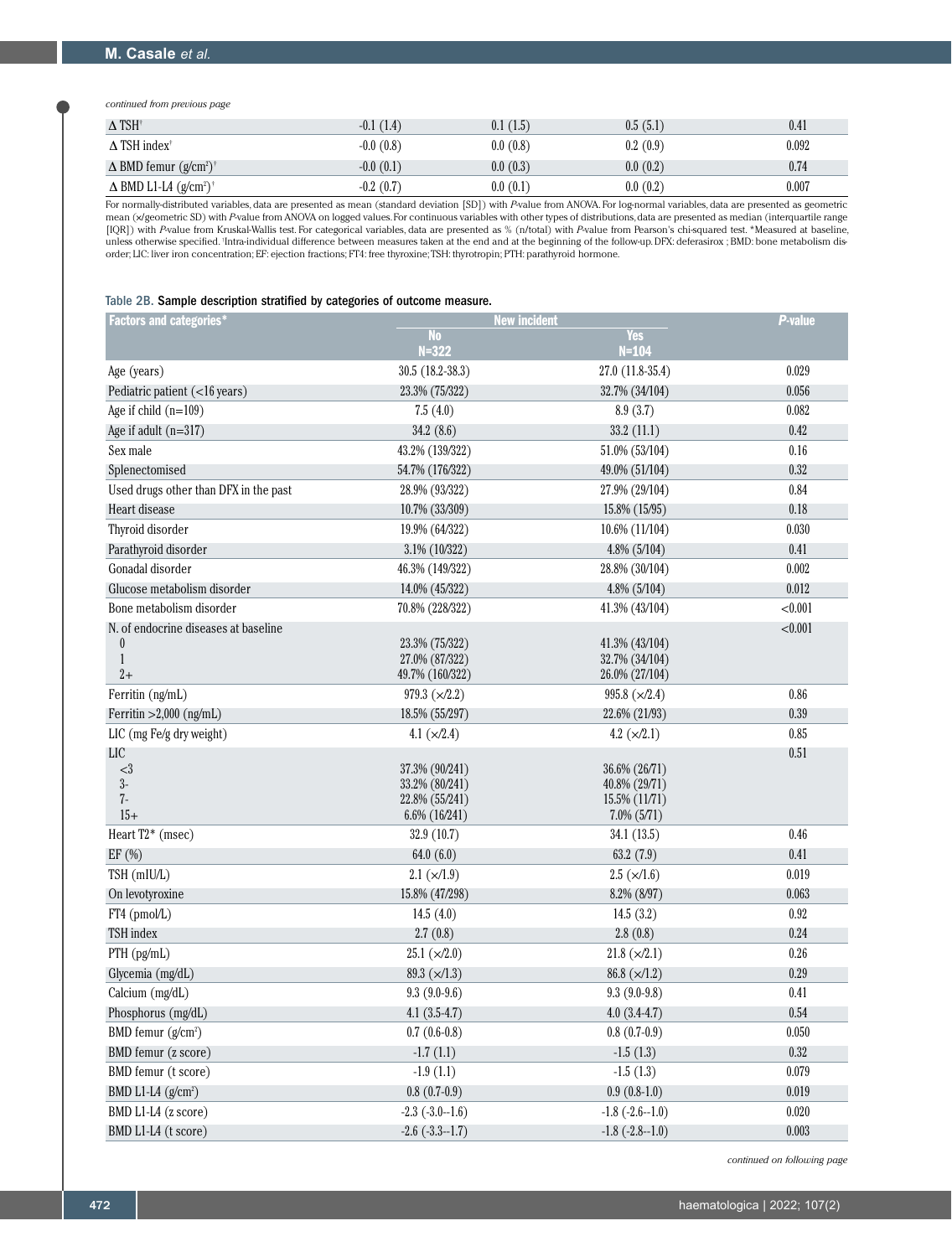*continued from previous page*

| Side effect                     | $2.8\%$ (9/322)  | $1.9\%$ (2/104)  | 0.63  |
|---------------------------------|------------------|------------------|-------|
| $\Delta$ Ferritin <sup>†</sup>  | $-405.3(1263.5)$ | $-413.4(1481.1)$ | 0.96  |
| $\Delta$ LIC <sup>+</sup>       | $-1.7(6.6)$      | $-1.7(4.9)$      | 0.97  |
| $\Delta$ T2* <sup>†</sup>       | 3.7(12.1)        | 3.4(14.7)        | 0.85  |
| $\Delta$ TSH <sup>†</sup>       | 0.2(4.0)         | 0.3(1.9)         | 0.89  |
| $\Delta$ TSH index <sup>†</sup> | 0.1(0.8)         | 0.2(0.9)         | 0.29  |
| $\Delta$ BMD femur $(g/cm^2)^+$ | 0.0(0.2)         | $-0.0(0.2)$      | 0.23  |
| $\Delta$ BMD L1-L4 $(g/cm^2)^+$ | 0.0(0.2)         | $-0.1(0.5)$      | 0.009 |

For normally-distributed variables, data are presented as mean (standard deviation [SD]) with *P*-value from ANOVA. For log-normal variables, data are presented as geometric mean (x/geometric SD) with *P*-value from ANOVA on logged values. For continuous variables with other types of distributions, data are presented as median (interquartile range [IQR]) with *P*-value from Kruskal-Wallis test. For categorical variables, data are presented as % (n/total) with *P*-value from Pearson's chi-squared test. \*Measured at baseline, unless otherwise specified. Intra-individual difference between measures taken at the end and at the beginning of the follow-up. DFX: deferasirox ; BMD: bone metabolism disorder; LIC: liver iron concentration; EF: ejection fractions; FT4: free thyroxine; TSH: thyrotropin; PTH: parathyroid hormone.

CI: 0.10–0.37). According to model 3A, each 50% increase in age was associated with an increase of about 18% in the hazard of an incident new disease (*P*=0.005) after having adjusted for TSH and number of previous endocrine conditions. Kaplan-Meier survival probability curves are reported in the *Online Supplementary Appendix*.

Table 4A shows the 5-year risk predictions according to levels of age, TSH, and number of endocrine diseases at baseline, based on estimates from model 3B. On average, the whole cohort of patients had a risk of 9.7% (95% CI: 6.3–13.1) of developing an additional endocrine disease within 5 years from the start of therapy with the drug DFX. However, there was considerable variation according the baseline conditions. For example, an average 14 year-old patient with a TSH of 3 mIU/L who already suffered from one endocrine disorder had a risk of developing another disorder within 5 years of about a 10%, whereas a 35-year-old patient with a TSH of 5 mIU/L and no disease at baseline had a risk of 50%. Table 4B shows the 1-year risk predictions according to levels of age, TSH and number of endocrine diseases at baseline, based on estimates from model 3B. The overall 1-year risk was 1.1% (95% CI: 0.6–1.7).

Fifty-five patients were on therapy with levothyroxine at the beginning of the follow-up. We carried out a sensitivity analysis by running the same analysis on patients who were and were not on levothyroxine separately to see if levothyroxine modified the estimates from the final models. In patients who were (n=55) and were not (n=371) on levothyroxine, the adjusted hazard ratio [HR] for 1 mIU/L increase in TSH was 1.26 (95% CI: 1.02–1.55, *P*=0.032) and 1.29 (95% CI: 1.07–1.56, *P*=0.006) respectively. The estimates from the other predictors did not change either. Therefore, TSH was a predictor of additional endocrine disease incidence regardless of levothyroxine administration. In addition, we conducted stratified analyses after splitting the sample at the median follow-up time, or at the age of 16 years, or at 0/1+ prevalent endocrine diseases at baseline. The results from those subgroup analyses were similar to the main one.

Given that chronic iron overload is supposed to be the main driver of endocrine complications due to blood transfusions, we have not only used the baseline markers of iron overload (ferritin, LIC, and T2\*) in our predictive models, but we have also tested the latest available measures and the difference between initial and final measures. In no cases had those markers any effect on the incidence of endocrine complications. TSH was not correlatTable 3A. Risk factors for developing a new endocrine disease during the follow-up: results from the simplest multiple Cox regression model.

| Variable at the beginning<br>of follow-up | <b>Mutually-adjusted</b><br>hazard ratio | $(95%$ CI)     | E       |
|-------------------------------------------|------------------------------------------|----------------|---------|
| Diseases at baseline (1 increase)         | 0.53                                     | (0.43, 0.66)   | < 0.001 |
| TSH (1 mIU/L increase)                    | 1.25                                     | $(1.13\;1.38)$ | < 0.001 |
| Age (50% increase)                        | 1.18                                     | $(1.05\;1.33)$ | 0.005   |
|                                           |                                          |                |         |

CI: Confidence Interval; TSH: thyrotropin.

Table 3B. Risk factors for developing a new endocrine disease during the follow-up: results from the multiple Cox regression model showing the highest adjusted  $R^2$ , which was used to draw the risk charts.

| Variable at the beginning<br>of follow-up                                                                                                                                                                                                         | <b>Mutually-adjusted</b><br>hazard ratio | $(95%$ CI)  | P       |
|---------------------------------------------------------------------------------------------------------------------------------------------------------------------------------------------------------------------------------------------------|------------------------------------------|-------------|---------|
| Diseases at baseline (1 increase)                                                                                                                                                                                                                 | 0.54                                     | (0.43 0.67) | < 0.001 |
| TSH (1 mIU/L increase)                                                                                                                                                                                                                            | 1.26                                     | (1.151.39)  | < 0.001 |
| Age (5-year increase)                                                                                                                                                                                                                             | 1.12                                     | (1.001.26)  | 0.053   |
| Child vs. Adult                                                                                                                                                                                                                                   | 6.70                                     | (1.3234.02) | 0.022   |
| Interaction Age*Child                                                                                                                                                                                                                             | 1.59                                     | (1.02 2.47) | 0.041   |
| $\overline{C}$ L $\overline{C}$ and $\overline{C}$ are equal to the second to the TCL Lemma second to the second to the second to the second to the second to the second to the second to the second to the second to the second to the second to |                                          |             |         |

CI: Confidence Interval; TSH: thyrotropin.

ed with any marker of iron overload (Spearman's rhos  $<$  0.07, *P* $>$  0.18).

# **Discussion**

Endocrine complications remain the most common and resource-consuming disorders secondary to iron overload in TDT patients. In historical cohorts, disturbances of sexual axis affected 80% of patients, while BMD and short stature were reported in up to 60% and 50% of the overall study population, respectively. Prevalence of hypothyroidism and diabetes ranged from 6% to 14%, while hypoparathyroidism was reported up to 25%.18

In our long-term cohort study of patient affected by TDT treated with the iron-chelating drug DFX, the risk of developing an endocrine complication is generally lower than the previously reported risk, but there is considerable risk variation, according to several parameters such as patient's age, number of endocrine complications already present before the start of the therapy, and TSH serum concentration. We developed a simple risk chart enabling clinicians to derive an approximate estimate of their patients' risk.

Ferritin, LIC and cardiac T2\* are considered as markers of iron overload, but the correlation between those markers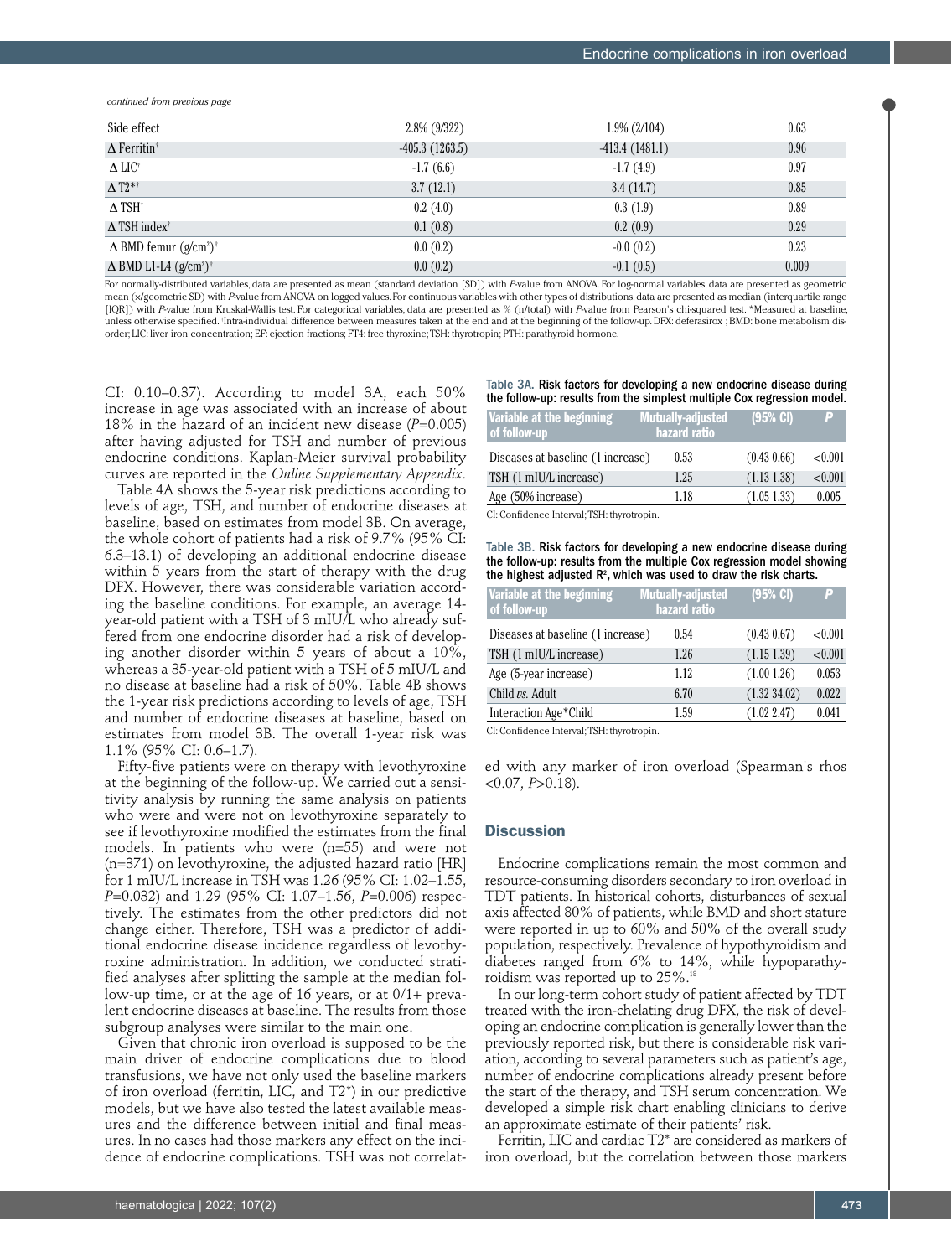and risk of endocrine complications is controversial, $20$  since many studies have shown no correlation,21–23 confirming our results. This disconnection with iron-overload parameters has been observed also in chronic metabolic syndromes, although substantial evidence shows that the clinical course of these disorders is affected by iron overload.<sup>24</sup> The different mechanisms of iron uptake and accumulation among different organs may be responsible of that phenomenon. Iron accumulates in the liver due to transferrin-mediated mechanisms and LIC has inadequate ability to predict that risk in extrahepatic organs.20 The endocrine glands and the heart, instead, develop pathologic iron overload exclusively through uptake of non-transferrin bound iron (NTBI). The mechanism by which this uptake occurs is controversial, too, but L-type calcium must play a role as it is present in large quantities in cardiomyocytes, pancreatic  $\beta$  cells, in various cell types of the anterior pituitary gland (including gonadotrophs, thyrotrophs, and corticoptrophs), and in the parathyroid-hormone-producing cells of the parathyroid gland.25 Although NTBI composes a very small fraction of body iron, it produces oxidative stress and organ damage.<sup>26</sup> While elevated LIC increases patients' risk of iron-overload

| Table 4A. Predicted risk chart for developing a new endocrine disease within 5 years, in percentages. The overall 5-year risk was 9.7% |  |
|----------------------------------------------------------------------------------------------------------------------------------------|--|
|----------------------------------------------------------------------------------------------------------------------------------------|--|

|                 | Diseases at baseline = 0 |         |         |       | <b>Diseases at basel</b><br>line = $\boldsymbol{1}$ |           |       | <b>Diseases at basell</b><br>ine = $2$ |         |              | <b>Diseases at basel</b><br>$ne = 3$ |         |  |
|-----------------|--------------------------|---------|---------|-------|-----------------------------------------------------|-----------|-------|----------------------------------------|---------|--------------|--------------------------------------|---------|--|
| Age             | TSH=1                    | $TSH=3$ | $TSH=5$ | TSH=1 | $TSH=3$                                             | $TSH = 5$ | TSH=1 | $TSH=3$                                | $TSH=5$ | <b>TSH=1</b> | $TSH=3$                              | $TSH=5$ |  |
| 1               | 6.3                      | 9.9     | 15.2    | 3.4   | 5.4                                                 | 8.5       | 1.9   | 3.0                                    | 4.7     | 1.0          | 1.6                                  | 2.5     |  |
| $\overline{2}$  | 6.5                      | 10.2    | 15.8    | 3.6   | 5.6                                                 | 8.8       | 1.9   | 3.1                                    | 4.8     | 1.0          | 1.7                                  | 2.6     |  |
| 4               | 7.1                      | 11.1    | 17.1    | 3.9   | 6.1                                                 | 9.6       | 2.1   | 3.3                                    | 5.3     | 1.1          | 1.8                                  | 2.9     |  |
| $6\phantom{1}6$ | 7.7                      | 12.0    | 18.5    | 4.2   | 6.6                                                 | 10.4      | 2.3   | 3.6                                    | 5.7     | 1.2          | 2.0                                  | 3.1     |  |
| 8               | 8.4                      | 13.1    | 20.1    | 4.6   | 7.3                                                 | 11.4      | 2.5   | 4.0                                    | 6.3     | 1.4          | $2.2\,$                              | 3.4     |  |
| 10              | 9.3                      | 14.4    | 21.9    | 5.1   | 8.0                                                 | 12.5      | 2.8   | 4.4                                    | 6.9     | 1.5          | 2.4                                  | 3.8     |  |
| 12              | 10.3                     | 15.8    | 24.0    | 5.7   | 8.9                                                 | 13.8      | 3.1   | 4.9                                    | 7.6     | 1.7          | 2.6                                  | 4.2     |  |
| 14              | 11.4                     | 17.5    | 26.3    | 6.3   | 9.9                                                 | 15.2      | 3.5   | 5.4                                    | 8.5     | 1.9          | 3.0                                  | 4.7     |  |
| 16              | 12.8                     | 19.4    | 28.9    | 7.1   | 11.0                                                | 16.9      | 3.9   | 6.1                                    | 9.6     | 2.1          | 3.3                                  | 5.3     |  |
| 18              | 14.3                     | 21.6    | 31.6    | 8.0   | 12.4                                                | 18.9      | 4.4   | 6.9                                    | 10.8    | 2.4          | 3.8                                  | 6.0     |  |
| 20              | 16.1                     | 23.9    | 34.5    | 9.1   | 14.0                                                | 21.0      | 5.1   | 7.9                                    | 12.2    | 2.8          | 4.3                                  | 6.8     |  |
| 25              | 21.5                     | 30.5    | 41.5    | 12.7  | 18.9                                                | 27.3      | 7.2   | 11.1                                   | 16.6    | 4.0          | 6.2                                  | 9.6     |  |
| 30              | 27.8                     | 36.9    | 46.9    | 17.7  | 25.0                                                | 33.8      | 10.5  | 15.6                                   | 22.4    | 6.0          | 9.2                                  | 13.8    |  |
| 35              | 33.5                     | 41.4    | 50.2    | 23.6  | 31.0                                                | 38.7      | 15.2  | 21.3                                   | 28.5    | 9.1          | 13.4                                 | 19.2    |  |
| 40              | 37.2                     | 43.9    | 52.7    | 29.1  | 35.1                                                | 41.5      | 20.8  | 27.1                                   | 33.2    | 13.5         | 18.9                                 | 25.0    |  |
| 45              | 39.0                     | 45.9    | 55.2    | 32.5  | 37.2                                                | 43.3      | 26.2  | 31.0                                   | 35.5    | 19.0         | 24.4                                 | 29.5    |  |
| 50              | 40.5                     | 47.9    | 57.9    | 34.0  | 38.6                                                | 45.2      | 29.5  | 32.8                                   | 36.8    | 24.2         | 28.3                                 | 31.6    |  |

Age in years. TSH: thyrotropin.

#### Table 4B. Predicted risk chart for developing a new endocrine disease within 1 year, in percentages. The overall 1-year risk was 1.1%

|                 |         | Diseases at baseline $= 0$ |                  |         | Diseases at baseline $= 1$ |         |         | Diseases at baseline = 2 |         |         | Diseases at baseline $=$ 3 |         |
|-----------------|---------|----------------------------|------------------|---------|----------------------------|---------|---------|--------------------------|---------|---------|----------------------------|---------|
| Age             | $TSH=1$ | $TSH=3$                    | $TSH=5$          | $TSH=1$ | $TSH=3$                    | $TSH=5$ | $TSH=1$ | $TSH=3$                  | $TSH=5$ | $TSH=1$ | $TSH=3$                    | $TSH=5$ |
|                 | 0.6     | 1.0                        | $1.6\phantom{0}$ | 0.3     | 0.5                        | 0.9     | 0.2     | 0.3                      | 0.5     | 0.1     | 0.2                        | 0.3     |
| $\overline{2}$  | 0.7     | 1.1                        | 1.7              | 0.4     | 0.6                        | 0.9     | 0.2     | 0.3                      | 0.5     | 0.1     | 0.2                        | 0.3     |
| 4               | 0.7     | 1.1                        | 1.8              | 0.4     | 0.6                        | 1.0     | 0.2     | 0.3                      | 0.5     | 0.1     | 0.2                        | 0.3     |
| $6\phantom{.}6$ | 0.8     | 1.3                        | 2.0              | 0.4     | 0.7                        | 1.1     | 0.2     | 0.4                      | 0.6     | 0.1     | 0.2                        | 0.3     |
| 8               | 0.9     | 1.4                        | 2.2              | 0.5     | 0.7                        | 1.2     | 0.3     | 0.4                      | 0.6     | 0.1     | 0.2                        | 0.3     |
| 10              | 1.0     | 1.5                        | 2.4              | 0.5     | 0.8                        | 1.3     | 0.3     | 0.4                      | 0.7     | 0.1     | 0.2                        | 0.4     |
| 12              | 1.1     | 1.7                        | 2.7              | 0.6     | 0.9                        | 1.5     | 0.3     | 0.5                      | 0.8     | 0.2     | 0.3                        | 0.4     |
| 14              | 1.2     | 1.9                        | 3.0              | 0.6     | 1.0                        | 1.6     | 0.3     | 0.6                      | 0.9     | 0.2     | 0.3                        | 0.5     |
| 16              | 1.4     | 2.1                        | 3.4              | 0.7     | 1.2                        | 1.8     | 0.4     | 0.6                      | 1.0     | 0.2     | 0.3                        | 0.5     |
| 18              | 1.5     | 2.4                        | 3.9              | 0.8     | 1.3                        | 2.1     | 0.4     | 0.7                      | 1.1     | 0.2     | 0.4                        | 0.6     |
| 20              | 1.8     | 2.8                        | 4.4              | 1.0     | 1.5                        | 2.4     | 0.5     | 0.8                      | 1.3     | 0.3     | 0.4                        | 0.7     |
| 25              | 2.6     | 4.1                        | 6.3              | 1.4     | 2.2                        | 3.5     | 0.8     | 1.2                      | 1.9     | 0.4     | 0.6                        | 1.0     |
| 30              | 3.9     | 6.1                        | 9.3              | 2.1     | 3.4                        | 5.3     | 1.2     | 1.8                      | 2.9     | 0.6     | 1.0                        | 1.6     |
| 35              | 6.1     | 9.2                        | 13.6             | 3.4     | 5.2                        | 8.0     | 1.9     | 2.9                      | 4.5     | 1.0     | 1.6                        | 2.5     |
| 40              | 9.3     | 13.6                       | 19.1             | 5.4     | 8.2                        | 12.1    | 3.0     | 4.7                      | 7.1     | 1.7     | 2.6                        | 4.1     |
| 45              | 14.0    | 19.1                       | 24.6             | 8.5     | 12.4                       | 17.4    | 4.9     | 7.5                      | 11.0    | 2.8     | 4.3                        | 6.5     |
| 50              | 19.5    | 24.4                       | 28.4             | 13.0    | 17.8                       | 22.8    | 7.9     | 11.6                     | 16.1    | 4.6     | 7.0                        | 10.3    |

Age in years. TSH: thyrotropin.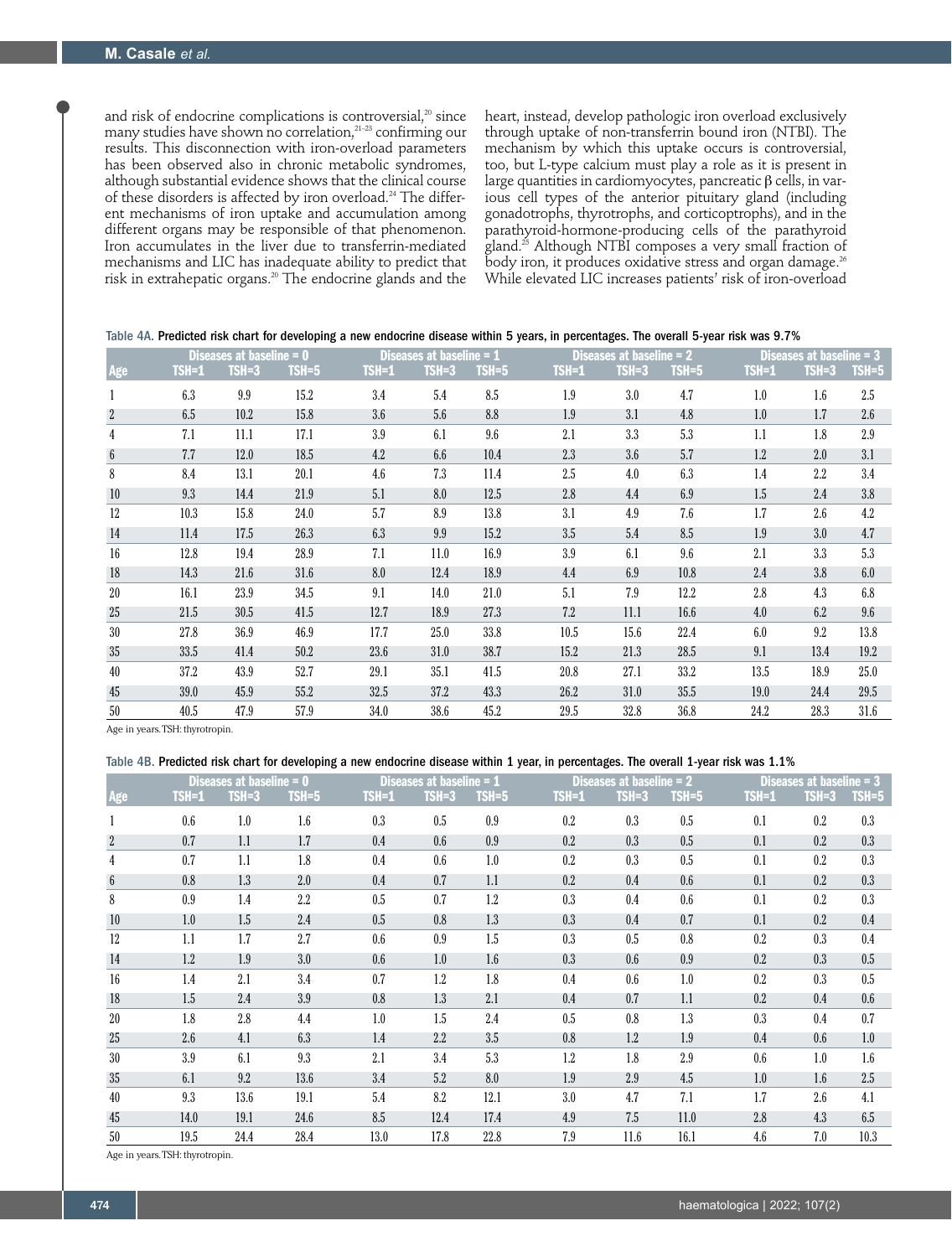complications, there is not a LIC threshold below which cardiac and endocrine iron accumulation does not occur.<sup>27</sup> The explanation of this paradox is that many chronically transfused patients have fully-saturated transferrin, regardless of their LIC,<sup>28</sup> and, as heart and endocrine glands exclusively accumulate NTBI, it is possible for them to be in positive iron balance even if the total body iron balance (LIC) is neutral or negative. $27$  Patients who miss chelator doses expose their extrahepatic organs to unrestricted uptake of labile iron species.<sup>29</sup>

Previous studies reported a correlation between cardiac T2\* and manifest endocrinopathies.<sup>21,22</sup> However, those studies concerned patients with severe iron overload, with T2\* <20 msec, while our sample had average ferritin <1,000 ng/mL, LIC <5 mg/dry weight (dw), and T2\* >30 msec which are considered as the acceptable target levels to reach during iron-chelating therapy.<sup>18</sup> It has been shown that the iron overload of endocrine glands preceded that of the heart, although both phenomena are mediated by NTBI.<sup>11</sup> However, endocrine organs have superior reserve capacity and the clinical manifestations concerning them may appear years after silent iron accumulation.<sup>12</sup> When iron overload continues, due to the lack of patient compliance or due to an inadequate dose of iron-binding therapy, the heart starts to show signs of overload, which can be identified through MRI-T2<sup> $\bar{x}$ </sup>.<sup>20</sup> Therefore, cardiac T2<sup>\*</sup> is not an early indicator of iron overload. We have not found a correlation between T2\* and endocrine complications in our cohort of patients, as the vast majority of our patients had an acceptable iron balance. Abnormal cardiac T2\* is an excellent marker of NTBI control, but it is insensitive because exposure must be severe and quite prolonged. As a result, abnormal cardiac T2\* has a very high positive predictive value for endocrine iron deposition. However, once the heart has been successfully de-ironed, endocrine glands typically retain moderate iron deposition. Finally, even when the endocrine glands have been successfully de-ironed, their functional reserve has been destroyed.4,11,12,20-22

As there is considerable variation in the risk of endocrinopathies in patients without signs of heart and liver overload, $17,21,22,30-32$  and because those kinds of endocrinopathies, when manifest, are irreversible,<sup>17,21,22,30-32</sup> further clinical and laboratory predictors in addition to MRI imaging of endocrine glands are needed to prevent endocrine complications.

We proposed our risk chart on the model 3B, in which the association between risk of complication and age was considered as being linear, while adding a binary marker of adulthood and an interaction parameter between age and adulthood. We preferred this model to the simpler model 3A (log-linear age alone) because it had a slightly better  $\mathbb{R}^2$ and mostly because adults and children affected by TDT are usually treated in separate health care centers and as a matter of fact they define two separate categories. We have developed the largest analysis on endocrine complications in TDT patients ever developed so far and this is the first study providing clear benchmarks for patients' management. However, the predictive power of our risk chart must be improved and validated.

It is plausible that a diagnosis of an endocrinopathy produces a warning effect that is similar to that observed after an abnormal cardiac T2\*, which makes patients have better compliance and clinicians increase iron-chelating dose.33 That may explain why previous endocrinopathies were associated with lower incidence of new ones in our

sample. Another reason may be that the therapy for an endocrine disease ameliorates the function of other endocrine axes. This has been previously shown for BMD, metabolic syndrome, and glucose and lipid metabolism disorders after treatment for hypothyroidism and hypogonadism.34–36 Furthermore, endocrine glands are not equally vulnerable to the iron toxicity, and patients with more endocrinopathies have already wiped out the most endangered endocrine glands.

All our patients were on regular iron-chelation therapy and had acceptable levels of iron load. Therefore, the markers of iron overload were expected to be stable over time or to have minor fluctuations. However, iron overload increased for same patients. If that phenomenon was due to scarce patient compliance and if compliance was associated with our explanatory variables, our estimates may be biased. However, also iron overload measures taken contemporaneously with disease incidence have shown no effect, as well as their deltas. A lack of compliance could have been assumed if at least the latest tests assessing iron overload were associated with higher risk.

Heightened TSH has been associated with endothelial dysfunction,<sup>37</sup> defined as a diminished bioavailability of nitric oxide (NO) and/or an increase in vasoconstrictive factors such as endothelin (ET-1). That condition has been well documented in thalassemia patients and is associated with cardiac, hepatic and endocrine clinical complications.<sup>32,38</sup> Endothelial dysfunction in TDT is a progressive process, starting from childhood, and recent studies found significantly higher plasma levels of asymmetric dimethylarginine (ADMA), a novel risk marker of cardiovascular disease implicated in the pathogenesis of endothelial dysfunction, in very young TDT children.<sup>39</sup> So, increased TSH may be an early expression of systemic endothelial dysfunction in TDT which is considered an independent risk factor of future complications.<sup>32</sup> TSH appears the best marker of systemic endocrine gland dysfunction, as its measurement is very accurate and widely used in clinical practice,<sup>40</sup> differently from the several limits in the assessment of other pituitary hormones, as growth hormone (GH), adrenocorticotropic hormone (ACTH), LH/FSH.41 Furthermore, production of TSH is the last affected by the progressive damage of pituitary gland in TDT patients which impairs firstly GH secretion, followed by LH/FSH and ACTH.<sup>42</sup> For all these reasons, TSH may be the sentinel for endocrine gland dysfunction. Along with TSH, age is also associated with endothelial dysfunction, which could be the main driver of endocrine and cardiovascular risk.<sup>32</sup> These observations pave the way for the early identification of clinical complications in other metabolic diseases, which have been reported greatly affected by iron overload.<sup>24</sup>

The variation in risk of complications that our best model could explain was insufficient (25%). Therefore, there must be factors other than those we considered that have some effect on the incidence on endocrine complications. These may include NTBI, transferrin saturation, smoking, other markers of endothelial dysfunction, pancreas and pituitary R2\* which weren't considered. Furthermore, the different chelation history among the study cohort (older patients treated for longer with subcutaneous DFX compared to younger patients treated for longer with oral DFX) creates an inherent age effect to be taken into consideration.

The apparent increase in endocrine complications after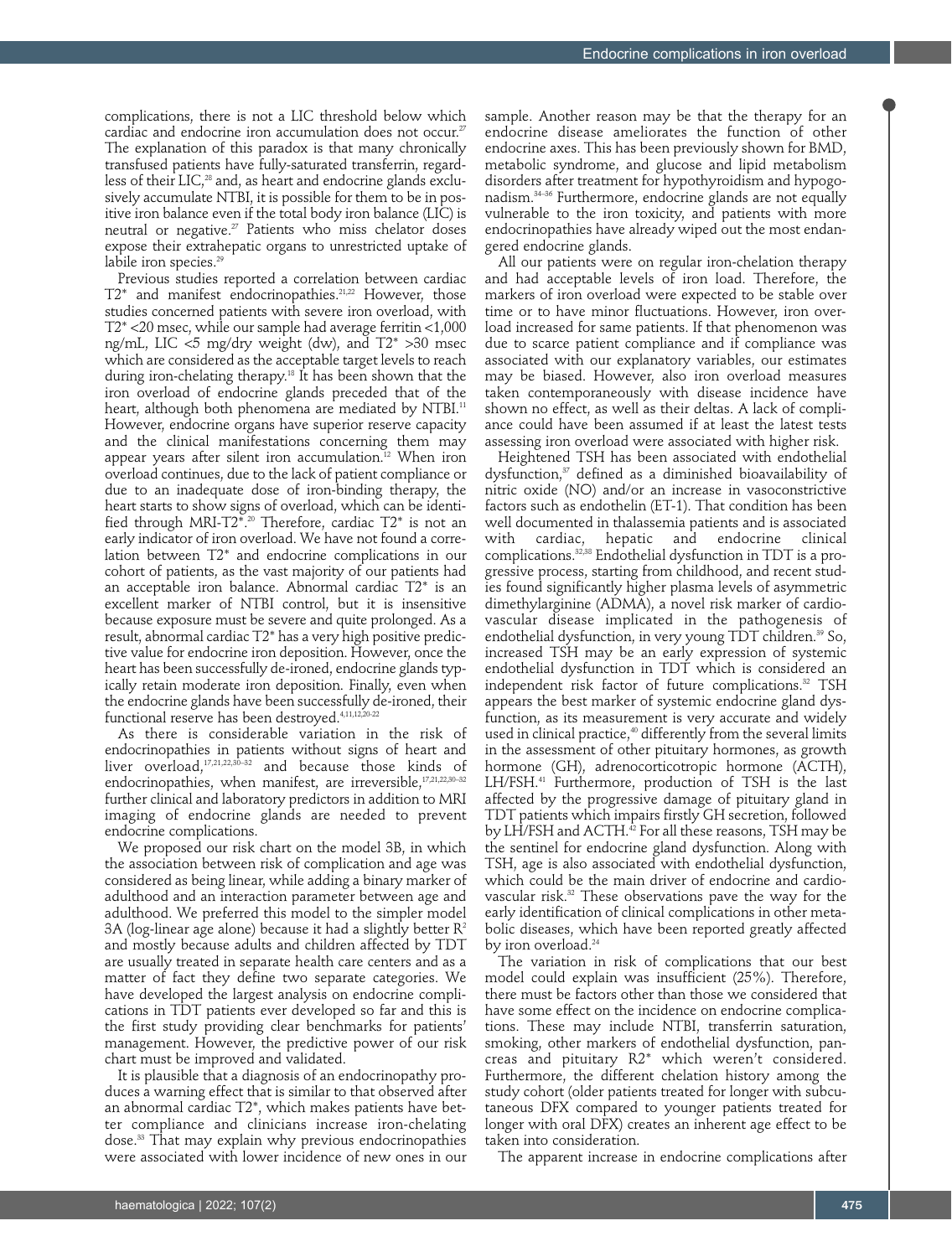the age of 12 years is certainly related to different factors, such as the current inability to recognize hypogonadism prior to puberty; the effect of hypogonadism on bone metabolism due to the impact of steroids on bone mineralization; the delay between the start of iron damage in the gland tissues and the onset of overt clinical complications, e.g., diabetes.4,11-13 Furthermore, adolescence is also marked by less physical activity and more adverse body habitus and nutrition that worsen insulin sensitivity. For all these reasons, children are not protected by iron damage in endocrine glands and conversely, they require more aggressive prophylaxis to avoid pituitary and pancreatic iron accumulation which will be clinically manifested only years later, when the functional reserve has been destroyed. Different chelation goals (such as transferrin desaturation and the use of direct endocrine imaging) and alternative chelation strategies are necessary to better protect endocrine glands.

In conclusion, although in DFX-treated TDT patients the risk of developing an endocrine complication is generally lower than the previously reported risk, there is considerable risk variation and the burden of these complications remains high. This is the first study providing a practical tool for physicians to identify patients at higher risk of developing endocrine complications. Future research will look at increasing the amount of variation explained from our model and testing further clinical and laboratory predictors, including the assessment of direct endocrine MRI.

#### *Disclosures*

*Università degli Studi della Campania "Luigi Vanvitelli" sponsored the study (VALERE project) and received a partial financial support to trial costs from and Novartis Farma SpA which had no role in study design, data collection, data analysis, data interpretation, or writing of the report. The corresponding author had full access to all the data in the study and had final responsibility for the decision to submit for publication; MC received speaker honoraria and advisory board fees from Novartis Farma SpA; GLF received advisory board fees from Novartis Farma SpA; MP received consulting fees and advisory board fees from Novartis Farma SpA; SP received grant support paid to his institution, advisory board fees and speaker honoraria from Novartis Farma SpA. No other potential conflict of interest relevant to this article was reported. All other authors declare no conflict of interests of any kind.* 

#### *Contributions*

*MC, SP, and AIL designed the study. Each author collected the data from his/her own center and takes responsibility for the accu*racy of the data provided. AIL carried out the statistical analysis; *MC and AIL drafted the manuscript. All authors contributed to the interpretation of the data and approved the manuscript. The centers in Naples, Genoa, Milan, and Padua are part of the European Reference Network on Rare Hematological Diseases (ERN-EuroBloodNet). All centers involved in the study are part of the Italian Society for Thalassemia and Hemoglobinopathies (SITE) and pediatric centers are part of the Italian Association of Pediatric Hematology and Oncology.* 

#### **References**

- 1. Modell B, Khan M, Darlison M, Westwood MA, Ingram D, Pennell DJ. Improved survival of thalassaemia major in the UK and relation to T2\* cardiovascular magnetic resonance. J Cardiovasc Magn Reson. 2008;10  $(1):42.$
- 2. Rund D. Thalassemia 2016: modern medicine battles an ancient disease. Am J Hematol. 2016;91(1):15-21.
- 3. Pinto VM, Poggi M, Russo R, Giusti A, Forni GL. Management of the aging beta-thalassemia transfusion-dependent population the Italian experience. Blood Rev. 2019;38: 100594.
- 4. Wood JC. Impact of iron assessment by MRI. Hematololgy Am Soc Hematol Educ Program. 2011;2011:443-450.
- 5. Maffei L, Sorrentino F, Caprari P, et al. HCV infection in Thalassemia syndromes and hemoglobinopathies: new perspectives. Front Mol Biosci. 2020;7:7.
- 6. El Kholy M, Elsedfy H, Soliman A, Anastasi S, Raiola G, De Sanctis V. Towards an optimization of the management of endocrine complications of thalassemia. J Pediatr Endocrinol Metab. 2014(9-10);27:801-805.
- 7. Casale M, Filosa A, Ragozzino A, et al. Long-term improvement in cardiac magnetic resonance in  $β$ -thalassemia major patients treated with deferasirox extends to patients with abnormal baseline cardiac function. Am J Hematol. 2019;94(3):312-318.
- 8. Pennell DJ, Porter JB, Cappellini MD, et al. Deferasirox for up to 3 years leads to continued improvement of myocardial T2\* in  $p$ atients with  $\beta$ -thalassemia major. Haematologica 2012; 97(6):842-848.
- 9. Wood JC, Kang BP, Thompson A, et al. The effect of deferasirox on cardiac iron in thalassemia major: impact of total body iron

stores. Blood. 2010;116(4):537-543.

- 10. Deugnier Y, Turlin B, Ropert M, et al. Improvement in liver pathology of patients with  $\beta$ -thalassemia treated with deferasirox for at least 3 years. Gastroenterology. 2011;141(4):1202-1211.
- 11. Noetzli LJ, Papudesi J, Coates TD, Wood JC. Pancreatic iron loading predicts cardiac iron loading in thalassemia major. Blood. 2009;114(19):4021-4026.
- 12. Noetzli LJ, Panigrahy A, Mittelman SD, et al. Pituitary iron and volume predict hypogonadism in transfusional iron overload. Am J Hematol. 2012;87(2):167-171.
- 13. Noetzli LJ, Mittelman SD, Watanabe RM, Coates TD, Wood JC. Pancreatic iron and glucose dysregulation in thalassemia major. Am J Hematol. 2012;87(2):155-160.
- 14. Belhoul KM, Bakir ML, Saned M-S, Kadhim AM, Musallam KM, Taher AT. Serum ferritin levels and endocrinopathy in medically treated patients with  $\beta$  thalassemia major. Ann Hematol. 2012;91(7):1107-1114.
- 15. Casale M, Citarella S, Filosa A, et al. Endocrine function and bone disease during long-term chelation therapy with deferasirox in patients with  $\beta$ -thalassemia major. Am J Hematol. 2014 89(12):1102- 1106.
- 16. Poggi M, Sorrentino F, Pugliese P, et al. Longitudinal changes of endocrine and bone disease in adults with  $\beta$ -thalassemia major receiving different iron chelators over 5 years. Ann Hematol. 2016;95(5):757-763.
- 17. Thuret I, Pondarré C, Loundou A, et al. Complications and treatment of patients with  $\beta$ -thalassemia in France: results of the<br>National Registry. Haematologica. Haematologica. 2010;95(5):724-729.
- 18. Cappellini MD, Cohen A, Porter J, Taher A, Viprakasit V, editors. Guidelines for the management of transfusion dependent

Thalassaemia (TDT), 3rd edn. Nicosia (CY): Thalassaemia International Federation, 2014 http://www.ncbi.nlm.nih.gov/books/NBK2 69382/ (accessed August 15, 2020).

- 19. Royston P. Explained variation for survival models. Stata J. 2006;6(1):83-96.
- 20. Wood JC. Use of magnetic resonance imaging to monitor iron overload. Hematol Oncol Clin North Am. 2014;28(4):747-764.
- 21. Au W-Y, Lam WW-M, Chu WWC, et al. A cross-sectional magnetic resonance imaging assessment of organ specific hemosiderosis in 180 thalassemia major patients in Hong Kong. Haematologica. 2008;93(5):784-786.
- 22. Ang AL, Tzoulis P, Prescott E, Davis BA, Barnard M, Shah FT. History of myocardial iron loading is a strong risk factor for diabetes mellitus and hypogonadism in adults with  $\beta$  thalassemia major. Eur J Haematol. 2014;92(3):229-236.
- 23. Pinto VM, Bacigalupo L, Gianesin B, et al. Lack of correlation between heart, liver and pancreas MRI-R2\*: results from long-term follow-up in a cohort of adult  $\beta$ -thalassemia major patients. Am J Hematol. 2018;93(3): E79-82.
- 24. Fernández-Real JM, Manco M. Effects of iron overload on chronic metabolic diseases. Lancet Diabetes Endocrinol. 2014;2(6):513- 526.
- 25. Oudit GY, Trivieri MG, Khaper N, Liu PP, Backx PH. Role of L-type Ca2+ channels in iron transport and iron-overload cardiomyopathy. J Mol Med. 2006;84(5):349-364.
- 26. Cabantchik ZI. Labile iron in cells and body fluids: physiology, pathology, and pharmacology. Front Pharmacol. 2014;5:45.
- 27. Noetzli LJ, Carson SM, Nord AS, Coates TD, Wood JC. Longitudinal analysis of heart and liver iron in thalassemia major. Blood. 2008;112(7):2973-2978.

 <sup>28.</sup> Piga A, Longo F, Duca L, et al. High non-